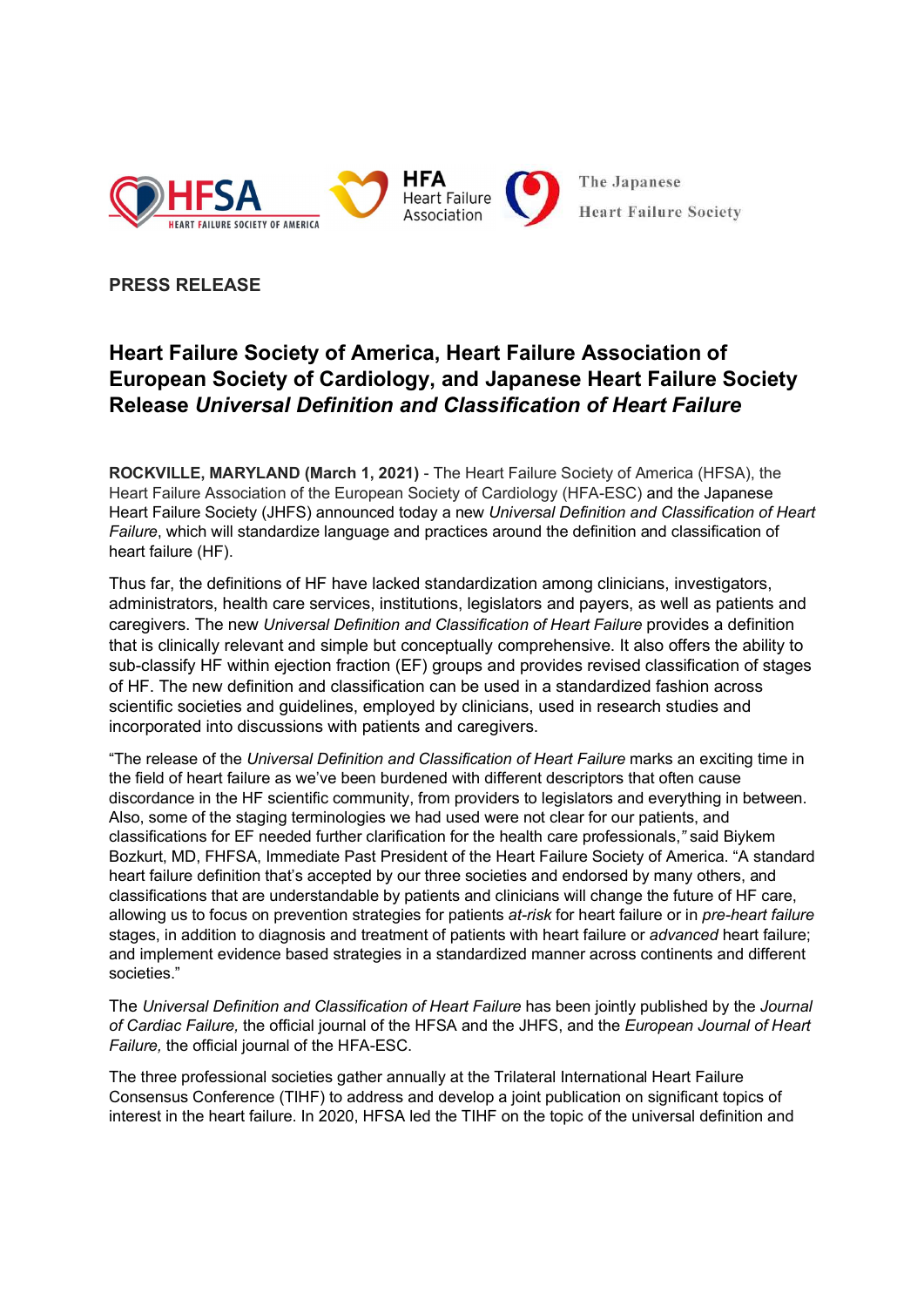classification of heart failure. HFSA Immediate Past President Dr. Bozkurt served as Chair of the TIHF in 2020. Dr. Bozkurt was joined by co-chairs Professor Andrew Coats, 2020-2022 President of HFA-ESC, and Hiroyuki Tsutsui, President of the JHFS.

"The purpose of the TIHF is to tackle critical issues facing the field of heart failure," said Coats. "I'm sure I speak for the leaders of HFSA and JHFS when I say HFA-ESC leaders are thrilled that we used our time together in 2020 to focus on a global consensus of the definition and classification of heart failure, which will certainly unite all those who are working to reduce the burden of heart failure around the world."

In addition to being developed by the HFSA, ESC, and JHFS, the Universal Definition and Classification of Heart Failure has been endorsed by a number of professional societies in the cardiology space including: The Cardiac Society of Australia and New Zealand; the Chinese Heart Failure Association; the Canadian Heart Failure Society; and the Heart Failure Association of India.

"The additional support from societies beyond JHFS, HFSA, and HFA-ESC is incredible and serves to support the definition and classification on an even larger scale," said Tsutsui. "We hope that this paper, supporting editorials and accompanying materials will serve our field and change the future of heart failure care."

HFSA is developing a Pocket Guide and a Slide Deck to supplement the publication. A webinar, episode of the Heart Failure Beat provider podcast, and supporting editorials are coming soon. The Universal Definition and Classification of Heart Failure and supplemental resources can be accessed via the links found below:

- View online at Journal of Cardiac Failure website: https://www.onlinejcf.com/article/S1071-9164(21)00050-6/fulltext
- DOI: https://doi.org/10.1016/j.cardfail.2021.01.022
- Pocket Guide, Slide Deck, and other supplemental resources *(coming soon!)*

###

### About the Heart Failure Society of America

The Heart Failure Society of America, Inc. (HFSA) represents the first organized effort by heart failure experts from the Americas to provide a forum for all those interested in heart function, heart failure, and congestive heart failure (CHF) research and patient care. The mission of HFSA is to provide a platform to improve and expand heart failure care through collaboration, education, innovation, research, and advocacy. HFSA members include physicians, scientists, nurses, nurse practitioners, pharmacists, trainees, other healthcare workers and patients. For more information, visit hfsa.org.

#### About the Heart Failure Association of the European Society of Cardiology

As the world's largest heart failure association, the Heart Failure Association of the ESC prioritises patient management and awareness of heart failure as a global health problem. HFA-ESC's mission is to improve quality of life and longevity through better prevention, diagnosis and treatment of heart failure, including the establishment of networks for its management, education and research. Learn more online.